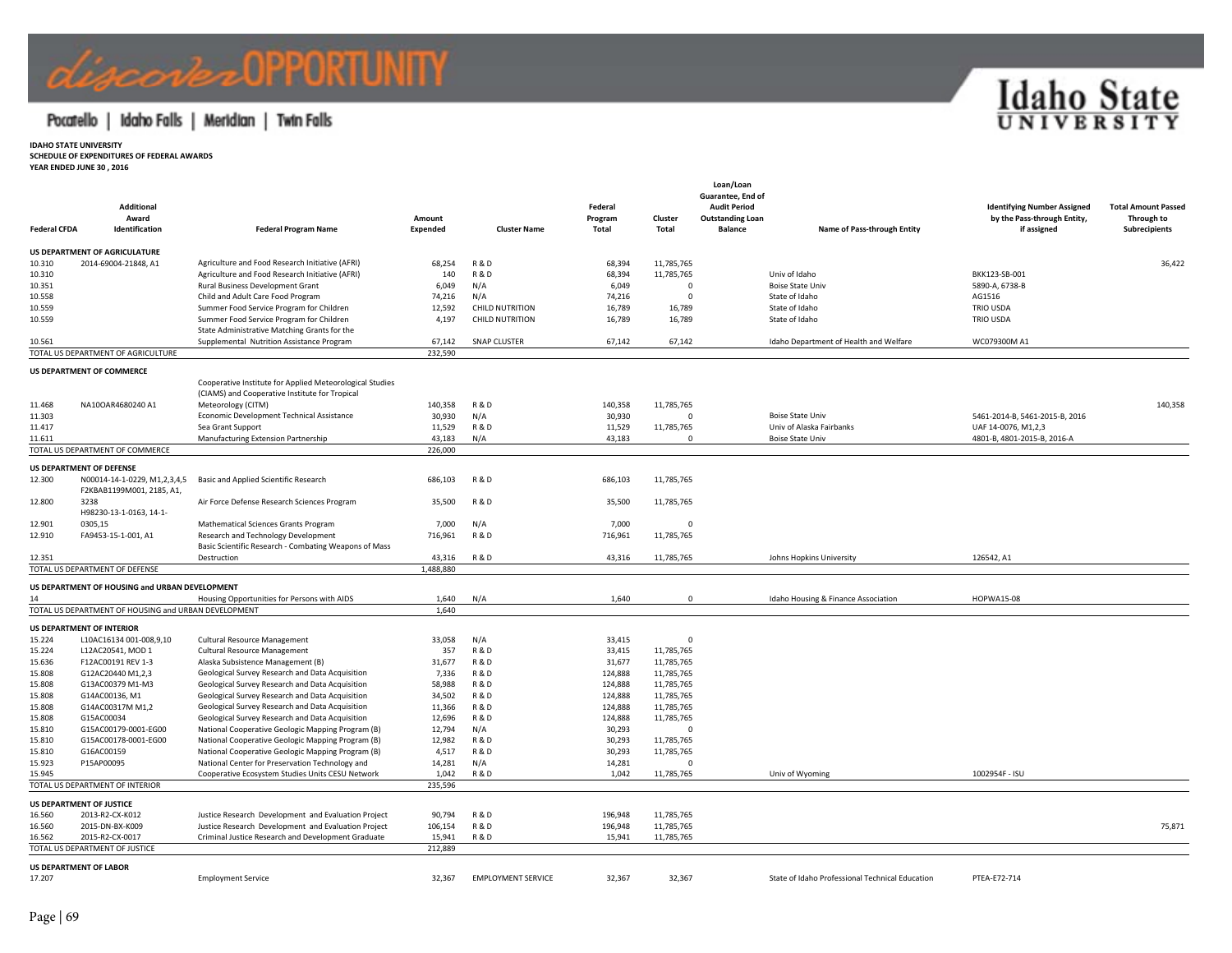### Pocatello | Idaho Falls | Meridian | Twin Falls

| <b>Federal CFDA</b> | <b>Additional</b><br>Award<br>Identification       | <b>Federal Program Name</b>                                                           | Amount<br>Expended | <b>Cluster Name</b>              | Federal<br>Program<br>Total | Cluster<br>Total         | Loan/Loan<br>Guarantee, End of<br><b>Audit Period</b><br><b>Outstanding Loan</b><br><b>Balance</b> | Name of Pass-through Entity     | <b>Identifying Number Assigned</b><br>by the Pass-through Entity,<br>if assigned | <b>Total Amount Passed</b><br>Through to<br>Subrecipients |
|---------------------|----------------------------------------------------|---------------------------------------------------------------------------------------|--------------------|----------------------------------|-----------------------------|--------------------------|----------------------------------------------------------------------------------------------------|---------------------------------|----------------------------------------------------------------------------------|-----------------------------------------------------------|
| 17.282              |                                                    | Trade Adjustment Assistance Community College and<br>Career Training (TAACCCT) Grants | 852                | N/A                              | 217,868                     | $\mathbf 0$              |                                                                                                    | CSI                             | <b>SGA/DFA PY 10-03</b>                                                          |                                                           |
|                     |                                                    | Trade Adjustment Assistance Community College and                                     |                    |                                  |                             |                          |                                                                                                    |                                 |                                                                                  |                                                           |
| 17.282              |                                                    | Career Training (TAACCCT) Grants                                                      | 217,016            | N/A                              | 217,868                     | $\mathbf{0}$             |                                                                                                    | North Idaho College             | NIC-TAACCCTIV-02, A1, A2                                                         |                                                           |
|                     | TOTAL US DEPARTMENT OF LABOR                       |                                                                                       | 250,235            |                                  |                             |                          |                                                                                                    |                                 |                                                                                  |                                                           |
|                     | US DEPARTMENT OF TRANSPORTATION                    |                                                                                       |                    |                                  |                             |                          |                                                                                                    |                                 |                                                                                  |                                                           |
| 20.205              |                                                    | <b>Highway Planning and Construction</b>                                              | 76,550             | <b>HIGHWAY PLAN/CONST</b>        | 76,550                      | 76,550                   |                                                                                                    | Idaho Transportation Dept       | ITDNSTI SWA, 2014 AWD                                                            |                                                           |
| 20.931              |                                                    | Innovative and Advanced Transportation Research                                       | 18,929             | R&D                              | 18,929                      | 11,785,765               |                                                                                                    | Univ of Arkansas                | SA1501076                                                                        |                                                           |
|                     | TOTAL US DEPARTMENT OF TRANSPORTATION              |                                                                                       | 95,479             |                                  |                             |                          |                                                                                                    |                                 |                                                                                  |                                                           |
|                     | NATIONAL AERONAUTICS AND SPACE ADMINISTRATION      |                                                                                       |                    |                                  |                             |                          |                                                                                                    |                                 |                                                                                  |                                                           |
| 43.RD               | NNX12AQ78G M1-6                                    | Aerospace Education Services Program                                                  | 141,376            | <b>R&amp;D</b>                   | 477,798                     | 11,785,765               |                                                                                                    |                                 |                                                                                  |                                                           |
| 43.RD               | NNX14AG35A, M1, M2,3,4                             | Aerospace Education Services Program                                                  | 124,419            | <b>R&amp;D</b>                   | 477,798                     | 11,785,765               |                                                                                                    |                                 |                                                                                  |                                                           |
| 43.RD               | NNX14AJ86G, A1, A2                                 | Aerospace Education Services Program<br>Aerospace Education Services Program          | 126,568            | <b>R&amp;D</b><br><b>R&amp;D</b> | 477,798<br>477,798          | 11,785,765               |                                                                                                    |                                 |                                                                                  | 22,683                                                    |
| 43.RD<br>43.RD      | NNX15AM06A, A1-A4<br>NNX15AR53G                    | Aerospace Education Services Program                                                  | 75,323<br>10,112   | <b>R&amp;D</b>                   | 477,798                     | 11,785,765<br>11,785,765 |                                                                                                    |                                 |                                                                                  |                                                           |
| 43.U01              |                                                    | Aerospace Education Services Program                                                  | 2,809              | N/A                              | 2,809                       | $\Omega$                 |                                                                                                    | Univ of Idaho                   | FPK800-SB-042, A1                                                                |                                                           |
| 43.U02              |                                                    | Aerospace Education Services Program                                                  | 39,689             | N/A                              | 39,689                      | $\mathbf 0$              |                                                                                                    | Univ of Idaho                   | FPK800-SB-048                                                                    |                                                           |
| 43.008              |                                                    | EPSCoR Research Infrastructure Development                                            | 7,734              | N/A                              | 17,320                      | $\Omega$                 |                                                                                                    | Univ of Idaho                   | FPK175-SB-011                                                                    |                                                           |
| 43.008              |                                                    | EPSCoR Research Infrastructure Development                                            | 9,586              | <b>R&amp;D</b>                   | 17,320                      | 11,785,765               |                                                                                                    | Univ of Idaho                   | FPK548-SB-001                                                                    |                                                           |
|                     | TOTAL NATIONAL AERONATICS AND SPACE ADMINISTRATION |                                                                                       | 537,616            |                                  |                             |                          |                                                                                                    |                                 |                                                                                  |                                                           |
|                     | NATIONAL ENDOWMENT FOR THE HUMANITIES              |                                                                                       |                    |                                  |                             |                          |                                                                                                    |                                 |                                                                                  |                                                           |
|                     |                                                    | Promotion of the Humanities Division of Preservation                                  |                    |                                  |                             |                          |                                                                                                    |                                 |                                                                                  |                                                           |
| 45.149              | PG-233652-16                                       | and Access                                                                            | 5,500              | N/A                              | 5,500                       | $\Omega$                 |                                                                                                    |                                 |                                                                                  |                                                           |
| 45.129              |                                                    | Promotion of the Humanities Federal-State Partnership                                 | 1,600              | <b>R&amp;D</b>                   | 5,055                       | 11,785,765               |                                                                                                    | Idaho Humanities Council        | 2015053                                                                          |                                                           |
| 45.129              | TOTAL NATIONAL ENDOWMENT FOR THE HUMANITIES        | Promotion of the Humanities Federal-State Partnership                                 | 3,455<br>10,555    | <b>R&amp;D</b>                   | 5,055                       | 11,785,765               |                                                                                                    | <b>Idaho Humanities Council</b> | 2015060                                                                          |                                                           |
|                     |                                                    |                                                                                       |                    |                                  |                             |                          |                                                                                                    |                                 |                                                                                  |                                                           |
|                     | <b>NATIONAL SCIENCE FOUNDATION</b>                 |                                                                                       |                    |                                  |                             |                          |                                                                                                    |                                 |                                                                                  |                                                           |
| 47.041              | CBET-1403688                                       | <b>Engineering Grants</b>                                                             | 41,521             | <b>R&amp;D</b>                   | 41,521                      | 11,785,765               |                                                                                                    |                                 |                                                                                  |                                                           |
| 47.049              | 1506417, A1                                        | Mathematical and Physical Sciences<br>Mathematical and Physical Sciences              | 77,250             | <b>R&amp;D</b>                   | 472,377<br>472,377          | 11,785,765               |                                                                                                    |                                 |                                                                                  | 423<br>362                                                |
| 47.049<br>47.049    | AST-1340205 A1,2<br>CHE-1058952                    | Mathematical and Physical Sciences                                                    | (278)<br>10,803    | <b>R&amp;D</b><br><b>R&amp;D</b> | 472,377                     | 11,785,765<br>11,785,765 |                                                                                                    |                                 |                                                                                  | 1,499                                                     |
| 47.049              | CHE-1111053, A1, A2                                | Mathematical and Physical Sciences                                                    | 42,029             | <b>R&amp;D</b>                   | 472,377                     | 11,785,765               |                                                                                                    |                                 |                                                                                  |                                                           |
| 47.049              | DMS-1319110                                        | Mathematical and Physical Sciences                                                    | 25,678             | <b>R&amp;D</b>                   | 472,377                     | 11,785,765               |                                                                                                    |                                 |                                                                                  |                                                           |
| 47.049              | PHY-1307340, A1, A2                                | Mathematical and Physical Sciences                                                    | 312,217            | <b>R&amp;D</b>                   | 472,377                     | 11,785,765               |                                                                                                    |                                 |                                                                                  |                                                           |
| 47.050              | EAR-1024850                                        | Geosciences                                                                           | 3,326              | <b>R&amp;D</b>                   | 975,038                     | 11,785,765               |                                                                                                    |                                 |                                                                                  |                                                           |
| 47.050              | EAR-1331872, A1, A2,A3                             | Geosciences                                                                           | 807,196            | <b>R&amp;D</b>                   | 975,038                     | 11,785,765               |                                                                                                    |                                 |                                                                                  | 520,426                                                   |
| 47.050              | EAR-1349384                                        | Geosciences                                                                           | 19,677             | <b>R&amp;D</b>                   | 975,038                     | 11,785,765               |                                                                                                    |                                 |                                                                                  |                                                           |
| 47.050<br>47.050    | GEO-1108480 THRU A6<br>OCE-1155426. A1             | Geosciences<br>Geosciences                                                            | 9,800<br>21,885    | <b>R&amp;D</b><br><b>R&amp;D</b> | 975,038<br>975,038          | 11,785,765               |                                                                                                    |                                 |                                                                                  |                                                           |
| 47.050              | PLR-1204020, A1,2                                  | Geosciences                                                                           | 113,154            | <b>R&amp;D</b>                   | 975,038                     | 11,785,765<br>11,785,765 |                                                                                                    |                                 |                                                                                  |                                                           |
| 47.070              | IIS-1208385, A1                                    | Computer and Information Science and Engineering                                      | 104,765            | <b>R&amp;D</b>                   | 104,765                     | 11,785,765               |                                                                                                    |                                 |                                                                                  |                                                           |
| 47.074              | DEB-1241069                                        | <b>Biological Sciences</b>                                                            | 213,830            | <b>R&amp;D</b>                   | 268,053                     | 11,785,765               |                                                                                                    |                                 |                                                                                  |                                                           |
| 47.074              | IOS-1255926                                        | <b>Biological Sciences</b>                                                            | 54,223             | <b>R&amp;D</b>                   | 268,053                     | 11,785,765               |                                                                                                    |                                 |                                                                                  |                                                           |
| 47.075              | 1523409                                            | Social Behavioral and Economic Sciences                                               | 33,698             | <b>R&amp;D</b>                   | 56,814                      | 11,785,765               |                                                                                                    |                                 |                                                                                  |                                                           |
| 47.075              | 1551822                                            | Social Behavioral and Economic Sciences                                               | 9,131              | <b>R&amp;D</b>                   | 56,814                      | 11,785,765               |                                                                                                    |                                 |                                                                                  |                                                           |
| 47.075              | BCS-1216310                                        | Social Behavioral and Economic Sciences                                               | 13,985             | <b>R&amp;D</b>                   | 56,814                      | 11,785,765               |                                                                                                    |                                 |                                                                                  |                                                           |
| 47.076              | 1458847                                            | <b>Education and Human Resources</b>                                                  | 97,826             | <b>R&amp;D</b>                   | 723,124                     | 11,785,765               |                                                                                                    |                                 |                                                                                  | 3,333                                                     |
| 47.076<br>47.076    | 1502015<br>DGE-1504528                             | <b>Education and Human Resources</b><br><b>Education and Human Resources</b>          | 81,020<br>466,172  | <b>R&amp;D</b><br><b>R&amp;D</b> | 723,124<br>723,124          | 11,785,765<br>11,785,765 |                                                                                                    |                                 |                                                                                  | 14,437                                                    |
| 47.076              | DUE-0965939                                        | <b>Education and Human Resources</b>                                                  | 302                | <b>R&amp;D</b>                   | 723,124                     | 11,785,765               |                                                                                                    |                                 |                                                                                  |                                                           |
| 47.076              | DUE-1129445; AMD 001                               | <b>Education and Human Resources</b>                                                  | (40, 951)          | <b>R&amp;D</b>                   | 723,124                     | 11,785,765               |                                                                                                    |                                 |                                                                                  |                                                           |
| 47.076              | DUE-1140286                                        | <b>Education and Human Resources</b>                                                  | 29,870             | <b>R&amp;D</b>                   | 723,124                     | 11,785,765               |                                                                                                    |                                 |                                                                                  |                                                           |
| 47.076              | DUE-1458292                                        | <b>Education and Human Resources</b>                                                  | 88,885             | <b>R&amp;D</b>                   | 723,124                     | 11,785,765               |                                                                                                    |                                 |                                                                                  |                                                           |
| 47.078              | ARC-1259930                                        | Polar Programs                                                                        | 4,899              | <b>R&amp;D</b>                   | 31,494                      | 11,785,765               |                                                                                                    |                                 |                                                                                  |                                                           |
| 47.078              | ARC-1321411                                        | Polar Programs                                                                        | 26,595             | <b>R&amp;D</b>                   | 31,494                      | 11,785,765               |                                                                                                    |                                 |                                                                                  |                                                           |
| 47.049              |                                                    | Mathematical and Physical Sciences                                                    | 4,678              | <b>R&amp;D</b>                   | 472,377                     | 11,785,765               |                                                                                                    | Univ of Notre Dame              | LETTER OF AGREEMENT                                                              |                                                           |
| 47.079              |                                                    | Office of International Science and Engineering                                       | 121,041            | <b>R&amp;D</b>                   | 121,041                     | 11,785,765               |                                                                                                    | Univ of Idaho                   | KBK035-SB-001, A1, A2, A3                                                        |                                                           |
| 47.080              |                                                    | Office of Cyberinfrastructure                                                         | 99.212             | <b>R&amp;D</b>                   | 1.168.110                   | 11.785.765               |                                                                                                    | Univ of Idaho                   | KBK990-SB-002 A1-3, A7                                                           |                                                           |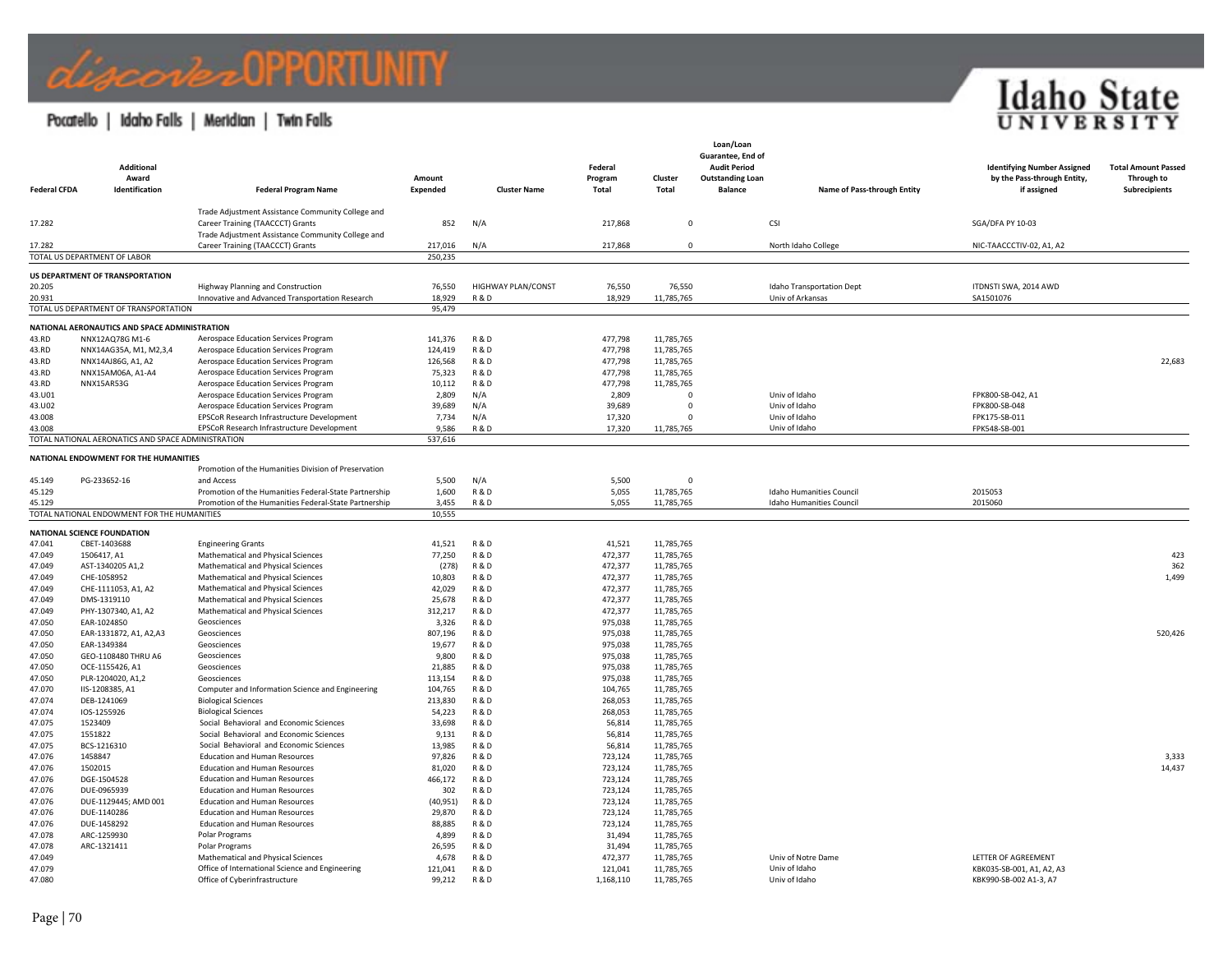### Pocatello | Idaho Falls | Meridian | Twin Falls

| <b>Federal CFDA</b> | <b>Additional</b><br>Award<br>Identification | <b>Federal Program Name</b>                                                                              | Amount<br>Expended | <b>Cluster Name</b>              | Federal<br>Program<br>Total | Cluster<br>Total         | Loan/Loan<br>Guarantee, End of<br><b>Audit Period</b><br><b>Outstanding Loan</b><br><b>Balance</b> | Name of Pass-through Entity                                                | <b>Identifying Number Assigned</b><br>by the Pass-through Entity,<br>if assigned | <b>Total Amount Passed</b><br>Through to<br>Subrecipients |
|---------------------|----------------------------------------------|----------------------------------------------------------------------------------------------------------|--------------------|----------------------------------|-----------------------------|--------------------------|----------------------------------------------------------------------------------------------------|----------------------------------------------------------------------------|----------------------------------------------------------------------------------|-----------------------------------------------------------|
| 47.080              |                                              | Office of Cyberinfrastructure                                                                            | 14,552             | <b>R&amp;D</b>                   | 1,168,110                   | 11,785,765               |                                                                                                    | Univ of Idaho                                                              | KBK990-SB-002 A1-A7                                                              |                                                           |
| 47.080              |                                              | Office of Cyberinfrastructure                                                                            | 829,484            | <b>R&amp;D</b>                   | 1,168,110                   | 11,785,765               |                                                                                                    | Univ of Idaho                                                              | KBK990-SB-002, A#1,2,3-7                                                         | 10,500                                                    |
| 47.080              |                                              | Office of Cyberinfrastructure                                                                            | 56,088             | <b>R&amp;D</b>                   | 1,168,110                   | 11,785,765               |                                                                                                    | Univ of Idaho                                                              | KBK990-SB-002, A#2,3,7                                                           |                                                           |
| 47.080              |                                              | Office of Cyberinfrastructure                                                                            | 168,774            | <b>R&amp;D</b>                   | 1,168,110                   | 11,785,765               |                                                                                                    | Univ of Idaho                                                              | KBK990-SB-002, A1-A3, A7                                                         |                                                           |
|                     | TOTAL NATIONAL SCIENCE FOUNDATION            |                                                                                                          | 3,962,337          |                                  |                             |                          |                                                                                                    |                                                                            |                                                                                  |                                                           |
|                     | SMALL BUSINESS ADMINISTRATION                |                                                                                                          |                    |                                  |                             |                          |                                                                                                    |                                                                            |                                                                                  |                                                           |
| 59.037              |                                              | <b>Small Business Development Centers</b>                                                                | 77,286             | N/A                              | 136,577                     | $\mathbf{0}$             |                                                                                                    | <b>Boise State Univ</b>                                                    | 6668-B, A1, 6923-B                                                               |                                                           |
| 59.037              |                                              | <b>Small Business Development Centers</b>                                                                | 59,291             | N/A                              | 136,577                     | $\Omega$                 |                                                                                                    | <b>Boise State Univ</b>                                                    | 6668-C, 6923-C                                                                   |                                                           |
|                     | TOTAL SMALL BUSINESS ADMINISTRATION          |                                                                                                          | 136,577            |                                  |                             |                          |                                                                                                    |                                                                            |                                                                                  |                                                           |
|                     | US NUCLEAR REGULATORY AGENCY                 |                                                                                                          |                    |                                  |                             |                          |                                                                                                    |                                                                            |                                                                                  |                                                           |
|                     |                                              | U.S. Nuclear Regulatory Commission Scholarship and                                                       |                    |                                  |                             |                          |                                                                                                    |                                                                            |                                                                                  |                                                           |
| 77.008              | NRC-HQ-13-G-38-0037, M1                      | Fellowship Program                                                                                       | 63,646             | N/A                              | 75,668                      | $\overline{0}$           |                                                                                                    |                                                                            |                                                                                  |                                                           |
|                     |                                              | U.S. Nuclear Regulatory Commission Scholarship and                                                       |                    |                                  |                             |                          |                                                                                                    |                                                                            |                                                                                  |                                                           |
| 77.008              | NRC-HQ-13-G-38-0022, M1&2                    | Fellowship Program                                                                                       | 12,022             | <b>R&amp;D</b>                   | 75,668                      | 11,785,765               |                                                                                                    |                                                                            |                                                                                  |                                                           |
|                     | TOTAL US NUCLEAR REGULATORY AGENCY           |                                                                                                          | 75,668             |                                  |                             |                          |                                                                                                    |                                                                            |                                                                                  |                                                           |
|                     | US DEPARTMENT OF ENERGY                      |                                                                                                          |                    |                                  |                             |                          |                                                                                                    |                                                                            |                                                                                  |                                                           |
| 81.113              | DE-NA0001738 A1, 2                           | Defense Nuclear Nonproliferation Research (B)                                                            | 169,731            | <b>R&amp;D</b>                   | 294,960                     | 11,785,765               |                                                                                                    |                                                                            |                                                                                  |                                                           |
| 81.113              | DE-NA0002488                                 | Defense Nuclear Nonproliferation Research (B)                                                            | 125,229            | <b>R&amp;D</b>                   | 294,960                     | 11,785,765               |                                                                                                    |                                                                            |                                                                                  | 31,225                                                    |
|                     |                                              | Nuclear Energy Research, Development and                                                                 |                    |                                  |                             |                          |                                                                                                    |                                                                            |                                                                                  |                                                           |
| 81.121              | DE-NE0000116 W/MOD 001-009 Demonstration (B) |                                                                                                          | 15,246             | N/A                              | 526,480                     | $\overline{0}$           |                                                                                                    |                                                                            |                                                                                  |                                                           |
|                     |                                              | Nuclear Energy Research, Development and                                                                 |                    |                                  |                             |                          |                                                                                                    |                                                                            |                                                                                  |                                                           |
| 81.121              | DE-NE0008233, M1                             | Demonstration (B)                                                                                        | 8,489              | <b>R&amp;D</b>                   | 526,480                     | 11,785,765               |                                                                                                    |                                                                            |                                                                                  |                                                           |
| 81.121              | DE-NE0008301                                 | Nuclear Energy Research, Development and<br>Demonstration (B)                                            | 149,393            | <b>R&amp;D</b>                   | 526,480                     | 11,785,765               |                                                                                                    |                                                                            |                                                                                  |                                                           |
| 81.U01              |                                              | Pass Through Funding from Battelle Energy Alliance                                                       | 147,717            | N/A                              | 147,717                     | $\Omega$                 |                                                                                                    | <b>Battelle Energy Alliance LLC</b>                                        | 00043028 00097 AMEND 9                                                           |                                                           |
| 81.U02              |                                              | Pass Through Funding from Battelle Energy Alliance                                                       | 4,148              | N/A                              | 4,148                       | $^{\circ}$               |                                                                                                    | Battelle Energy Alliance LLC                                               | 00043028 00154, A1-5                                                             |                                                           |
| 81.U03              |                                              | Pass Through Funding from Battelle Energy Alliance                                                       | 130,997            | N/A                              | 130,997                     | $\Omega$                 |                                                                                                    | <b>Battelle Energy Alliance LLC</b>                                        | 00043028 00156, A1,A2                                                            |                                                           |
| 81.U04              |                                              | Pass Through Funding from Battelle Energy Alliance                                                       | 458,565            | N/A                              | 458,565                     | $\mathbf 0$              |                                                                                                    | <b>Battelle Energy Alliance LLC</b>                                        | 154652 005                                                                       |                                                           |
| 81.U05              |                                              | Pass Through Funding from Battelle Energy Alliance                                                       | 142,495            | N/A                              | 142,495                     | $\mathbf 0$              |                                                                                                    | <b>Battelle Energy Alliance LLC</b>                                        | 154652 007                                                                       |                                                           |
| 81.U06              |                                              | Pass Through Funding from Battelle Energy Alliance                                                       | 11,722             | N/A                              | 11,722                      | $\mathbf 0$              |                                                                                                    | <b>Battelle Energy Alliance LLC</b>                                        | 154652 009 A1                                                                    |                                                           |
| 81.U07              |                                              | Pass Through Funding from Battelle Energy Alliance                                                       | 11,000             | N/A                              | 11,000                      | $\Omega$                 |                                                                                                    | <b>Battelle Energy Alliance LLC</b>                                        | 163204                                                                           |                                                           |
| 81.RD               |                                              | Pass Through Funding from Battelle Energy Alliance                                                       | 19,723             | <b>R&amp;D</b>                   | 1,838,293                   | 11,785,765               |                                                                                                    | <b>Battelle Energy Alliance LLC</b>                                        | 00043028 00130 A1,2,3                                                            |                                                           |
| 81.RD               |                                              | Pass Through Funding from Battelle Energy Alliance                                                       | 16,687             | <b>R&amp;D</b>                   | 1,838,293                   | 11,785,765               |                                                                                                    | <b>Battelle Energy Alliance LLC</b>                                        | 00043028 00147, A1, A2                                                           |                                                           |
| 81.RD               |                                              | Pass Through Funding from Battelle Energy Alliance                                                       | 11,260             | <b>R&amp;D</b>                   | 1,838,293                   | 11,785,765               |                                                                                                    | <b>Battelle Energy Alliance LLC</b>                                        | 00043028 00157 A1                                                                |                                                           |
| 81.RD               |                                              | Pass Through Funding from Battelle Energy Alliance                                                       | 107,307            | <b>R&amp;D</b>                   | 1,838,293                   | 11,785,765               |                                                                                                    | <b>Battelle Energy Alliance LLC</b>                                        | 00043028 00164, A1, A2                                                           |                                                           |
| 81.RD               |                                              | Pass Through Funding from Battelle Energy Alliance                                                       | 43,147             | <b>R&amp;D</b>                   | 1,838,293                   | 11,785,765               |                                                                                                    | <b>Battelle Energy Alliance LLC</b>                                        | 00043028 00165, A1, A2, A3                                                       |                                                           |
| 81.RD               |                                              | Pass Through Funding from Battelle Energy Alliance                                                       | 20,292             | <b>R&amp;D</b>                   | 1,838,293                   | 11,785,765               |                                                                                                    | <b>Battelle Energy Alliance LLC</b>                                        | 00043028 00166                                                                   |                                                           |
| 81.RD               |                                              | Pass Through Funding from Battelle Energy Alliance                                                       | 66,107             | <b>R&amp;D</b><br><b>R&amp;D</b> | 1,838,293                   | 11,785,765               |                                                                                                    | <b>Battelle Energy Alliance LLC</b>                                        | 00043028 00167, A1, 2, 3, 4                                                      |                                                           |
| 81.RD<br>81.RD      |                                              | Pass Through Funding from Battelle Energy Alliance<br>Pass Through Funding from Battelle Energy Alliance | 11,258<br>269,367  | <b>R&amp;D</b>                   | 1,838,293<br>1,838,293      | 11,785,765<br>11,785,765 |                                                                                                    | <b>Battelle Energy Alliance LLC</b><br><b>Battelle Energy Alliance LLC</b> | 00043028 00168<br>00043028 00169, A1,2                                           |                                                           |
| 81.RD               |                                              | Pass Through Funding from Battelle Energy Alliance                                                       | 47,833             | <b>R&amp;D</b>                   | 1,838,293                   | 11,785,765               |                                                                                                    | <b>Battelle Energy Alliance LLC</b>                                        | 00043028 00170, A1,2,3,4                                                         |                                                           |
| 81.RD               |                                              | Pass Through Funding from Battelle Energy Alliance                                                       | 209                | <b>R&amp;D</b>                   | 1,838,293                   | 11,785,765               |                                                                                                    | <b>Battelle Energy Alliance LLC</b>                                        | 00043028 000153 A1-3                                                             |                                                           |
| 81.RD               |                                              | Pass Through Funding from Battelle Energy Alliance                                                       | 31,148             | <b>R&amp;D</b>                   | 1,838,293                   | 11,785,765               |                                                                                                    | <b>Battelle Energy Alliance LLC</b>                                        | 00043028 00149 A1-6                                                              |                                                           |
| 81.RD               |                                              | Pass Through Funding from Battelle Energy Alliance                                                       | 52,596             | <b>R&amp;D</b>                   | 1,838,293                   | 11,785,765               |                                                                                                    | <b>Battelle Energy Alliance LLC</b>                                        | 00043028 00163, A1,2                                                             |                                                           |
| 81.RD               |                                              | Pass Through Funding from Battelle Energy Alliance                                                       | (1,504)            | <b>R&amp;D</b>                   | 1,838,293                   | 11,785,765               |                                                                                                    | <b>Battelle Energy Alliance LLC</b>                                        | 0043028 00116 1 THRU 12                                                          |                                                           |
| 81.RD               |                                              | Pass Through Funding from Battelle Energy Alliance                                                       | 79,747             | <b>R&amp;D</b>                   | 1,838,293                   | 11,785,765               |                                                                                                    | <b>Battelle Energy Alliance LLC</b>                                        | 0043028 00152, A1-6                                                              |                                                           |
| 81.RD               |                                              | Pass Through Funding from Battelle Energy Alliance                                                       | 124,104            | <b>R &amp; D</b>                 | 1,838,293                   | 11,785,765               |                                                                                                    | <b>Battelle Energy Alliance LLC</b>                                        | 0043028 00159, A1-5                                                              |                                                           |
| 81.RD               |                                              | Pass Through Funding from Battelle Energy Alliance                                                       | 15,528             | <b>R&amp;D</b>                   | 1,838,293                   | 11,785,765               |                                                                                                    | <b>Battelle Energy Alliance LLC</b>                                        | 154652 0010                                                                      |                                                           |
| 81.RD               |                                              | Pass Through Funding from Battelle Energy Alliance                                                       | 98,196             | <b>R&amp;D</b>                   | 1,838,293                   | 11,785,765               |                                                                                                    | <b>Battelle Energy Alliance LLC</b>                                        | 154652 002 A1,A2                                                                 |                                                           |
| 81.RD               |                                              | Pass Through Funding from Battelle Energy Alliance                                                       | 5,704              | <b>R&amp;D</b>                   | 1,838,293                   | 11,785,765               |                                                                                                    | <b>Battelle Energy Alliance LLC</b>                                        | 154652 008 A1                                                                    |                                                           |
| 81.RD               |                                              | Pass Through Funding from Battelle Energy Alliance                                                       | 6,960              | <b>R&amp;D</b>                   | 1,838,293                   | 11,785,765               |                                                                                                    | <b>Battelle Energy Alliance LLC</b>                                        | 154652 012 A1,2                                                                  |                                                           |
| 81.RD               |                                              | Pass Through Funding from Battelle Energy Alliance                                                       | 6,985              | <b>R&amp;D</b>                   | 1,838,293                   | 11,785,765               |                                                                                                    | <b>Battelle Energy Alliance LLC</b>                                        | 154652 0013 A1                                                                   |                                                           |
| 81.RD               |                                              | Pass Through Funding from Battelle Energy Alliance                                                       | 50,281             | <b>R&amp;D</b>                   | 1,838,293                   | 11,785,765               |                                                                                                    | <b>Battelle Energy Alliance LLC</b>                                        | 154652 003 A1                                                                    |                                                           |
| 81.RD<br>81.RD      |                                              | Pass Through Funding from Battelle Energy Alliance<br>Pass Through Funding from Battelle Energy Alliance | 210,383<br>3,000   | <b>R&amp;D</b><br><b>R&amp;D</b> | 1,838,293<br>1,838,293      | 11,785,765<br>11,785,765 |                                                                                                    | <b>Battelle Energy Alliance LLC</b><br><b>Battelle Energy Alliance LLC</b> | 154652 006, A1-A6<br>154652 011                                                  |                                                           |
| 81.RD               |                                              | Pass Through Funding from Battelle Energy Alliance                                                       | 47,637             | <b>R&amp;D</b>                   | 1,838,293                   | 11,785,765               |                                                                                                    | <b>Battelle Energy Alliance LLC</b>                                        | 161631 005 A1,A2                                                                 |                                                           |
| 81.RD               |                                              | Pass Through Funding from Battelle Energy Alliance                                                       | 48,441             | <b>R&amp;D</b>                   | 1,838,293                   | 11,785,765               |                                                                                                    | <b>Battelle Energy Alliance LLC</b>                                        | 161631 001                                                                       |                                                           |
| 81.RD               |                                              | Pass Through Funding from Battelle Energy Alliance                                                       | 12,384             | <b>R&amp;D</b>                   | 1,838,293                   | 11,785,765               |                                                                                                    | <b>Battelle Energy Alliance LLC</b>                                        | 161631 002                                                                       |                                                           |
| 81.RD               |                                              | Pass Through Funding from Battelle Energy Alliance                                                       | 31.990             | <b>R&amp;D</b>                   | 1.838.293                   | 11.785.765               |                                                                                                    | <b>Battelle Energy Alliance LLC</b>                                        | 161631 003                                                                       |                                                           |

**Idaho State**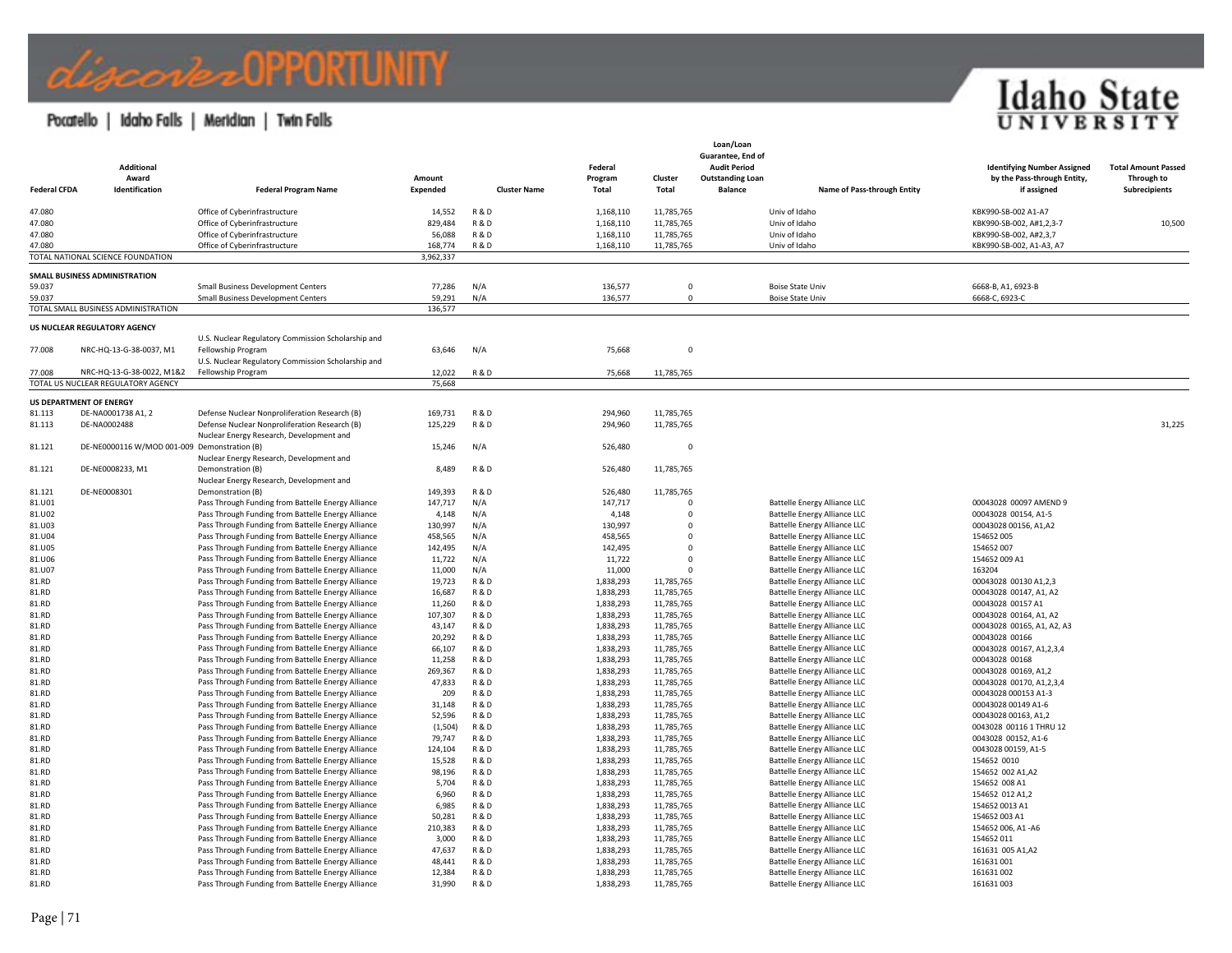## discorbel OPPORTUNITY

### Pocatello | Idaho Falls | Meridian | Twin Falls

| <b>Federal CFDA</b> | <b>Additional</b><br>Award<br>Identification | <b>Federal Program Name</b>                                                                           | Amount<br>Expended | <b>Cluster Name</b>          | Federal<br>Program<br>Total | Cluster<br><b>Total</b> | Loan/Loan<br>Guarantee, End of<br><b>Audit Period</b><br><b>Outstanding Loan</b><br><b>Balance</b> | Name of Pass-through Entity                     | <b>Identifying Number Assigned</b><br>by the Pass-through Entity,<br>if assigned | <b>Total Amount Passed</b><br>Through to<br>Subrecipients |
|---------------------|----------------------------------------------|-------------------------------------------------------------------------------------------------------|--------------------|------------------------------|-----------------------------|-------------------------|----------------------------------------------------------------------------------------------------|-------------------------------------------------|----------------------------------------------------------------------------------|-----------------------------------------------------------|
| 81.RD               |                                              | Pass Through Funding from Battelle Energy Alliance                                                    | 53,282             | <b>R&amp;D</b>               | 1,838,293                   | 11,785,765              |                                                                                                    | <b>Battelle Energy Alliance LLC</b>             | 161631004A1                                                                      |                                                           |
| 81.RD               |                                              | Pass Through Funding from Battelle Energy Alliance                                                    | 3,550              | <b>R&amp;D</b>               | 1,838,293                   | 11,785,765              |                                                                                                    | <b>Battelle Energy Alliance LLC</b>             | 168057                                                                           |                                                           |
| 81.RD               |                                              | Pass Through Funding from Battelle Energy Alliance                                                    | 14,451             | R & D                        | 1,838,293                   | 11,785,765              |                                                                                                    | <b>Battelle Energy Alliance LLC</b>             | 66791-05 M10, M13, M14                                                           |                                                           |
| 81.RD               |                                              | Pass Through Funding from Battelle Energy Alliance                                                    | 59,912             | <b>R&amp;D</b>               | 1,838,293                   | 11,785,765              |                                                                                                    | Battelle Energy Alliance LLC                    | 66791-15. M1-3                                                                   |                                                           |
| 81.RD               |                                              | Pass Through Funding from Battelle Energy Alliance                                                    | 39,403             | <b>R&amp;D</b>               | 1,838,293                   | 11,785,765              |                                                                                                    | <b>Battelle Energy Alliance LLC</b>             | JA 66791-09 MOD 8,9,10,11,12                                                     |                                                           |
| 81.RD               |                                              | Pass Through Funding from Battelle Energy Alliance                                                    | 31,361             | <b>R&amp;D</b>               | 1,838,293                   | 11,785,765              |                                                                                                    | <b>Battelle Energy Alliance LLC</b>             | JAA 66791-13 M1-5                                                                |                                                           |
| 81.RD               |                                              | Pass Through Funding from Battelle Energy Alliance                                                    | 199,564            | R&D                          | 1,838,293                   | 11,785,765              |                                                                                                    | Jefferson National Accelerator Facility         | JSA-14-C1556, M1-4                                                               |                                                           |
| 81.049              |                                              | Basic Energy Sciences University and Science Education                                                | 37,410             | <b>R&amp;D</b>               | 194,577                     | 11,785,765              |                                                                                                    | Niowave                                         | PO14-0004-100, 15-0014-110                                                       |                                                           |
| 81.049              |                                              | Basic Energy Sciences University and Science Education                                                | 103,716            | <b>R&amp;D</b>               | 194,577                     | 11,785,765              |                                                                                                    | Niowave                                         | PO14-0007-101,15-0017-147                                                        |                                                           |
| 81.049              |                                              | Basic Energy Sciences University and Science Education                                                | 53,451             | <b>R&amp;D</b>               | 194,577                     | 11,785,765              |                                                                                                    | Univ of Notre Dame                              | UND 20234, M1.2                                                                  |                                                           |
| 81.092              |                                              | <b>Environmental Restoration</b>                                                                      | 74,527             | R & D                        | 284,078                     | 11,785,765              |                                                                                                    | Idaho Department of Environmental Quality       | <b>C850 AMEND 04</b>                                                             |                                                           |
| 81.092              |                                              | <b>Environmental Restoration</b>                                                                      | 209,551            | <b>R&amp;D</b>               | 284,078                     | 11,785,765              |                                                                                                    | Idaho Department of Environmental Quality       | K111                                                                             |                                                           |
|                     |                                              | Nuclear Energy Research, Development and                                                              |                    |                              |                             |                         |                                                                                                    |                                                 |                                                                                  |                                                           |
| 81.121              |                                              | Demonstration (B)                                                                                     | 5,707              | <b>R&amp;D</b>               | 526,480                     | 11,785,765              |                                                                                                    | City College of New York                        | 47846-B                                                                          |                                                           |
|                     |                                              | Nuclear Energy Research, Development and                                                              |                    |                              |                             |                         |                                                                                                    |                                                 |                                                                                  |                                                           |
| 81.121              |                                              | Demonstration (B)                                                                                     | 209,434            | <b>R&amp;D</b>               | 526,480                     | 11,785,765              |                                                                                                    | S M Stoller Corporation                         | GSS-0300-1100007 MOD 1-6                                                         |                                                           |
|                     |                                              | Nuclear Energy Research, Development and                                                              |                    |                              |                             |                         |                                                                                                    |                                                 |                                                                                  |                                                           |
| 81.121              |                                              | Demonstration (B)                                                                                     | 73,707             | <b>R&amp;D</b>               | 526,480                     | 11,785,765              |                                                                                                    | Univ of Wisconsin Madison                       | 572K342.A1                                                                       |                                                           |
|                     |                                              | Nuclear Energy Research, Development and                                                              |                    |                              |                             |                         |                                                                                                    |                                                 |                                                                                  |                                                           |
| 81.121              |                                              | Demonstration (B)                                                                                     | 64,504             | <b>R&amp;D</b>               | 526,480                     | 11,785,765              |                                                                                                    | Wastren Advantage Inc.                          | ESER-16-5-1                                                                      |                                                           |
|                     | TOTAL US DEPARTMENT OF ENERGY                |                                                                                                       | 4,045,032          |                              |                             |                         |                                                                                                    |                                                 |                                                                                  |                                                           |
|                     | US DEPARTMENT OF EDUCATION                   |                                                                                                       |                    |                              |                             |                         |                                                                                                    |                                                 |                                                                                  |                                                           |
| 84.007              | P007A151086                                  | Supplemental Educational Opportunity Grant                                                            | 316,216            | STUDENT FINANCIAL AID        | 316,216                     | 78,715,414              |                                                                                                    |                                                 |                                                                                  |                                                           |
| 84.033              | P033A151086                                  | Federal Work Study                                                                                    | 471,678            | <b>STUDENT FINANCIAL AID</b> | 471,678                     | 78,715,414              |                                                                                                    |                                                 |                                                                                  |                                                           |
| 84.038              | <b>NA</b>                                    | Perkins Loan Program                                                                                  | 2,183,225          | STUDENT FINANCIAL AID        | 2,183,225                   | 78,715,414              | 1,869,536                                                                                          |                                                 |                                                                                  |                                                           |
| 84.042              | P042A100690, 11                              | <b>TRIO Student Support Services</b>                                                                  | 67,868             | <b>TRIO CLUSTER</b>          | 273,416                     | 1,444,466               |                                                                                                    |                                                 |                                                                                  |                                                           |
| 84.042              | P042A150065                                  | <b>TRIO Student Support Services</b>                                                                  | 205,548            | <b>TRIO CLUSTER</b>          | 273,416                     | 1,444,466               |                                                                                                    |                                                 |                                                                                  |                                                           |
| 84.044              | P044A110422-12, 14                           | <b>TRIO Talent Search</b>                                                                             | 523,968            | <b>TRIO CLUSTER</b>          | 523,968                     | 1,444,466               |                                                                                                    |                                                 |                                                                                  |                                                           |
| 84.047              | P047A120818, A3, A4, A5, A7                  | TRIO Upward Bound                                                                                     | 380,690            | <b>TRIO CLUSTER</b>          | 647,082                     | 1,444,466               |                                                                                                    |                                                 |                                                                                  |                                                           |
| 84.047              | P047M120151, 1, 2, 3, 4                      | TRIO Upward Bound                                                                                     | 266,392            | <b>TRIO CLUSTER</b>          | 647,082                     | 1,444,466               |                                                                                                    |                                                 |                                                                                  |                                                           |
| 84.063              | P063P140099                                  | Federal Pell Grant Program                                                                            | 16,373,964         | STUDENT FINANCIAL AID        | 16,373,964                  | 78,715,414              |                                                                                                    |                                                 |                                                                                  |                                                           |
|                     | P268K160099                                  | Federal Direct Student Loan                                                                           | 59,218,351         | STUDENT FINANCIAL AID        | 59,218,351                  | 78,715,414              |                                                                                                    |                                                 |                                                                                  |                                                           |
| 84.268              |                                              | Teacher Education Assistance for College and Higher                                                   |                    |                              |                             |                         |                                                                                                    |                                                 |                                                                                  |                                                           |
| 84.379              | P379T160099                                  | Education (TEACH)                                                                                     | 151,980            | STUDENT FINANCIAL AID        | 151,980                     | 78,715,414              |                                                                                                    |                                                 |                                                                                  |                                                           |
| 84.002              |                                              | Adult Education-Basic Grants to States                                                                | 270,782            | N/A                          | 270,782                     | $\Omega$                |                                                                                                    | State of Idaho Professional Technical Education | V002A140012                                                                      |                                                           |
| 84.010              |                                              | Title I Grants to Local Educational Agencies                                                          | 67,801             | N/A                          | 877,508                     | $\mathbf{0}$            |                                                                                                    | State Department of Education                   | 075100, A1                                                                       | 22,300                                                    |
| 84.010              |                                              | Title I Grants to Local Educational Agencies                                                          | 809,707            | N/A                          | 877.508                     | $\Omega$                |                                                                                                    | State Department of Education                   | 16-4021                                                                          |                                                           |
| 84.048              |                                              | Career and Technical Education-Basic Grants to States                                                 | 508,157            | N/A                          | 508,157                     | $\Omega$                |                                                                                                    | State of Idaho Professional Technical Education | V048A140012                                                                      |                                                           |
| 84.323              |                                              | Special Education - State Personnel Development                                                       | 5,829              | N/A                          | 5,829                       | $\mathbf{0}$            |                                                                                                    | <b>State Department of Education</b>            | 075100, A1                                                                       |                                                           |
|                     |                                              | Gaining Early Awareness and Readiness for                                                             |                    |                              |                             |                         |                                                                                                    |                                                 |                                                                                  |                                                           |
| 84.334              |                                              | Undergraduate Programs                                                                                | 262,844            | N/A                          | 262,844                     | $\Omega$                |                                                                                                    | State of Idaho                                  | P334S06003                                                                       |                                                           |
| 84.366              |                                              | Mathematics and Science Partnerships (B)                                                              | 2,096              | N/A                          | 167,845                     | $\Omega$                |                                                                                                    | <b>Boise State Univ</b>                         | 5821-E, A2, A3/7274-A                                                            |                                                           |
| 84.366              |                                              | Mathematics and Science Partnerships (B)                                                              | 165,749            | N/A                          | 167.845                     | $\Omega$                |                                                                                                    | <b>State Department of Education</b>            | 13MSP19, YR2, YR3                                                                | 3,000                                                     |
| 84.367              |                                              | Improving Teacher Quality State Grants (A)                                                            | 60,424             | <b>R&amp;D</b>               | 93,236                      | 11,785,765              |                                                                                                    | Idaho State Board of Education                  | MOU SAHE 2013-14                                                                 | 26,039                                                    |
| 84.367              |                                              | Improving Teacher Quality State Grants (A)                                                            | 32,812             | <b>R&amp;D</b>               | 93,236                      | 11,785,765              |                                                                                                    | Univ of Idaho                                   | ETK379-SB-001, A1, A2, A3                                                        |                                                           |
| 84.377              |                                              | School Improvement Grants                                                                             | 3,871              | SCHOOL IMPROVEMENT           | 100,713                     | 100,713                 |                                                                                                    | State Department of Education                   | 075100, A1                                                                       |                                                           |
| 84.377              |                                              | <b>School Improvement Grants</b>                                                                      | 96.842             | SCHOOL IMPROVEMENT           | 100,713                     | 100,713                 |                                                                                                    | <b>State Department of Education</b>            | 16-4021                                                                          |                                                           |
|                     | TOTAL US DEPARTMENT OF EDUCATION             |                                                                                                       | 82,446,794         |                              |                             |                         | 1,869,536                                                                                          |                                                 |                                                                                  |                                                           |
|                     |                                              |                                                                                                       |                    |                              |                             |                         |                                                                                                    |                                                 |                                                                                  |                                                           |
|                     | US DEPARTMENT OF HEALTH AND HUMAN SERVICES   |                                                                                                       |                    |                              |                             |                         |                                                                                                    |                                                 |                                                                                  |                                                           |
| 93.113              | 1R15ES021884-01                              | Biological Response to Environmental Health Hazards<br>Research Related to Deafness and Communication | 94,283             | <b>R&amp;D</b>               | 94,283                      | 11,785,765              |                                                                                                    |                                                 |                                                                                  |                                                           |
| 93.173              | 1R03DC014042-01, 02                          | Disorders<br>Traumatic Brain Injury State Demonstration Grant                                         | 89,442             | <b>R&amp;D</b>               | 89,442                      | 11,785,765              |                                                                                                    |                                                 |                                                                                  |                                                           |
| 93.234              | 90TBSG000701                                 | Program                                                                                               | 600                | <b>R&amp;D</b>               | 256,350                     | 11,785,765              |                                                                                                    |                                                 |                                                                                  |                                                           |
|                     |                                              | Traumatic Brain Injury State Demonstration Grant                                                      |                    |                              |                             |                         |                                                                                                    |                                                 |                                                                                  |                                                           |
| 93.234              | H21MC26926, A1,2                             | Program                                                                                               | 255,750            | <b>R&amp;D</b>               | 256,350                     | 11,785,765              |                                                                                                    |                                                 |                                                                                  | 11,800                                                    |
| 93.273              | 1R01AA020364-01A1, 02, 03                    | Alcohol Research Programs                                                                             | 336,894            | <b>R&amp;D</b>               | 336,894                     | 11,785,765              |                                                                                                    |                                                 |                                                                                  | 128,315                                                   |
| 93.359              | D11HP11127 THRU 06                           | Nurse Education, Practice Quality and Retention Grants                                                | (2,719)            | N/A                          | 279,166                     | $\mathbf{0}$            |                                                                                                    |                                                 |                                                                                  |                                                           |
| 93.359              | 1 UD7HP28528-01-00, A1                       | Nurse Education, Practice Quality and Retention Grants                                                | 281,885            | <b>R&amp;D</b>               | 279,166                     | 11,785,765              |                                                                                                    |                                                 |                                                                                  |                                                           |

**Idaho State**